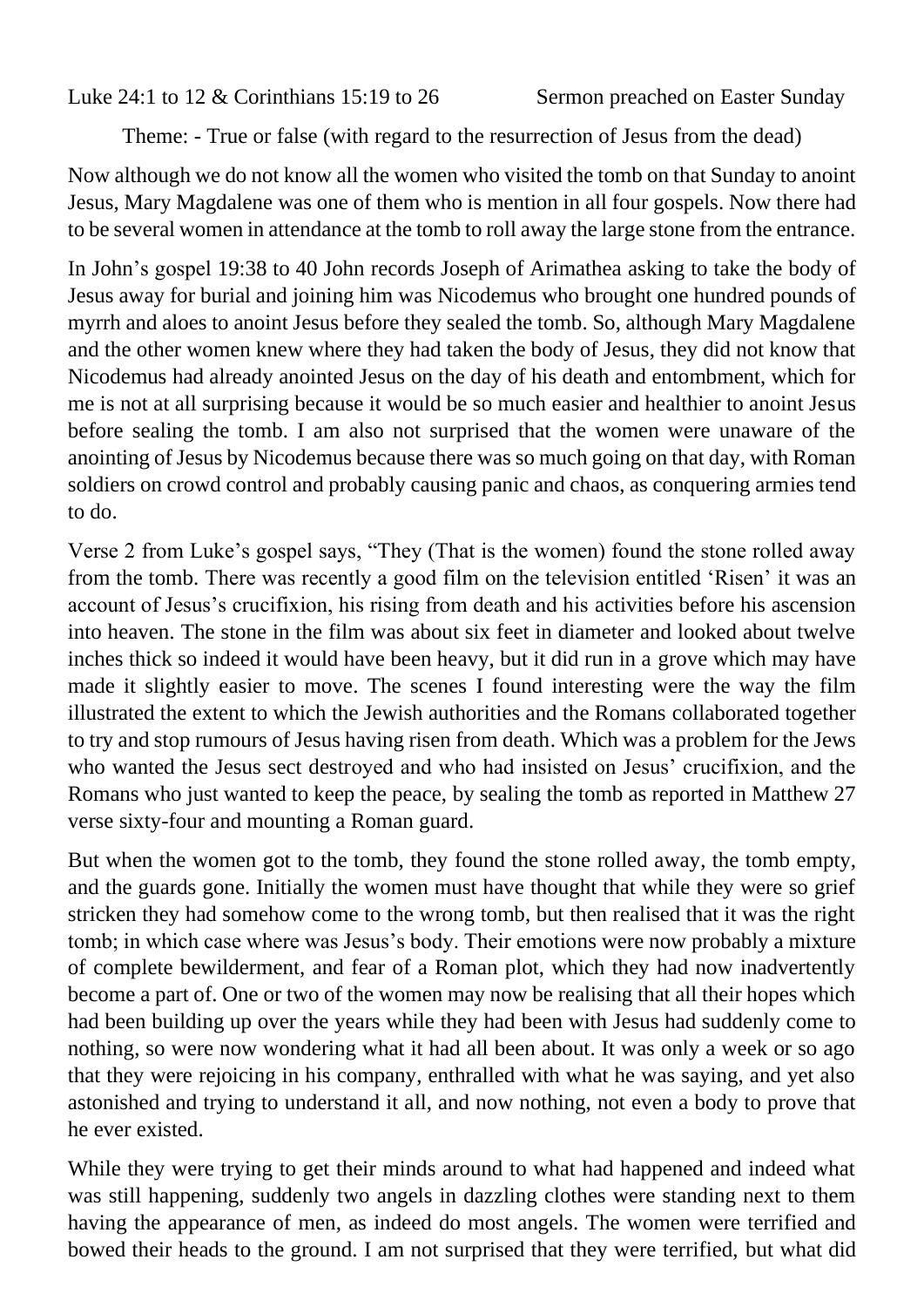surprise me was that they did not run away. But then in verse five the angels said a very profound thing, they said, "Why do you look for the living among the dead." The angels comment, "Why do you look for the living among the dead." reminds me of what Jesus said as recorded in Chapter 20 verse 38, just before our reading where he said, "Now he is not the God of the dead, but of the living". But the two men go on to say, "He is not here he is risen." And added. "Remember how he told you, while he was still in Galilee, that the Son of Man must be handed over to sinners, and crucified, and on the third day rise again." "Then they remembered his words." The question I asked myself was, 'which words were those that they remembered'?

In Mark 8:31 just after Peter had declared that Jesus was the Messiah Mark wrote," Then Jesus began to teach them that the Son of Man must undergo great suffering, and rejection by the elders, the chief priests, and the scribes, and be killed, and after three days rise again." And there is compelling evidence that there were women disciples among his followers, including Mary Magdalene.

When the angels had completed their task, and the woman had declared that they now remembered what Jesus had said, 'that he would rise from the dead on the third day,' the women left the tomb and went back to where the disciples were. Now it was Mary Magdalene, Joanna, Mary the mother Of James, and all the other women that went to the tomb with them who told the apostles what had happened.

The next question for me was, "How do you tell somebody that a dead person, who everyone knew was dead, was now alive. Well, they tried to tell it precisely how it was, they said that they had seen the opened and empty tomb, which the disciples knew the Romans had sealed and were guarding. They also said that two angels had suddenly appeared and reminded them of what Jesus had said about rising from death on the third day. But after the disciples had heard all that had taken place, not surprisingly, the disciples dismissed it as an idle tale, verse eleven.

However, we also had a reading from St Paul's first letter to the Corinthians where Paul was explaining to his Corinthian listeners of the resurrection of Christ. The thing that struck me was that when the apostles and the other disciples who had been with Jesus for two years or more were told of the resurrection of Jesus they did not believe it. But when Paul started talking about the resurrection of Jesus from the dead to the pagan Corinthians they believed it; why was that?

It was because for the apostles there had been no Pentecost and therefore no Holy Spirit to teach or guide them. Whereas for the Corinthians there had been Pentecost and therefore they and we have the Holy Spirit within us teaching and guiding us, and we believe because of the Holy Spirit within us. So make sure this Easter that if you pray for just one thing, make sure that it is for the Holy Spirit to come to teach and guide you, and do not ask just the once, but keep on asking so that he knows you are serious.

But Peter believing that something happened at the tomb which, as yet, he could not understand, ran to the tomb to see for himself. On his arrival he went into the tomb and when he got in he saw the linen grave clothes by themselves; we do not know whether the linen cloths were neatly folded or simply collapsed as they would be if the body had